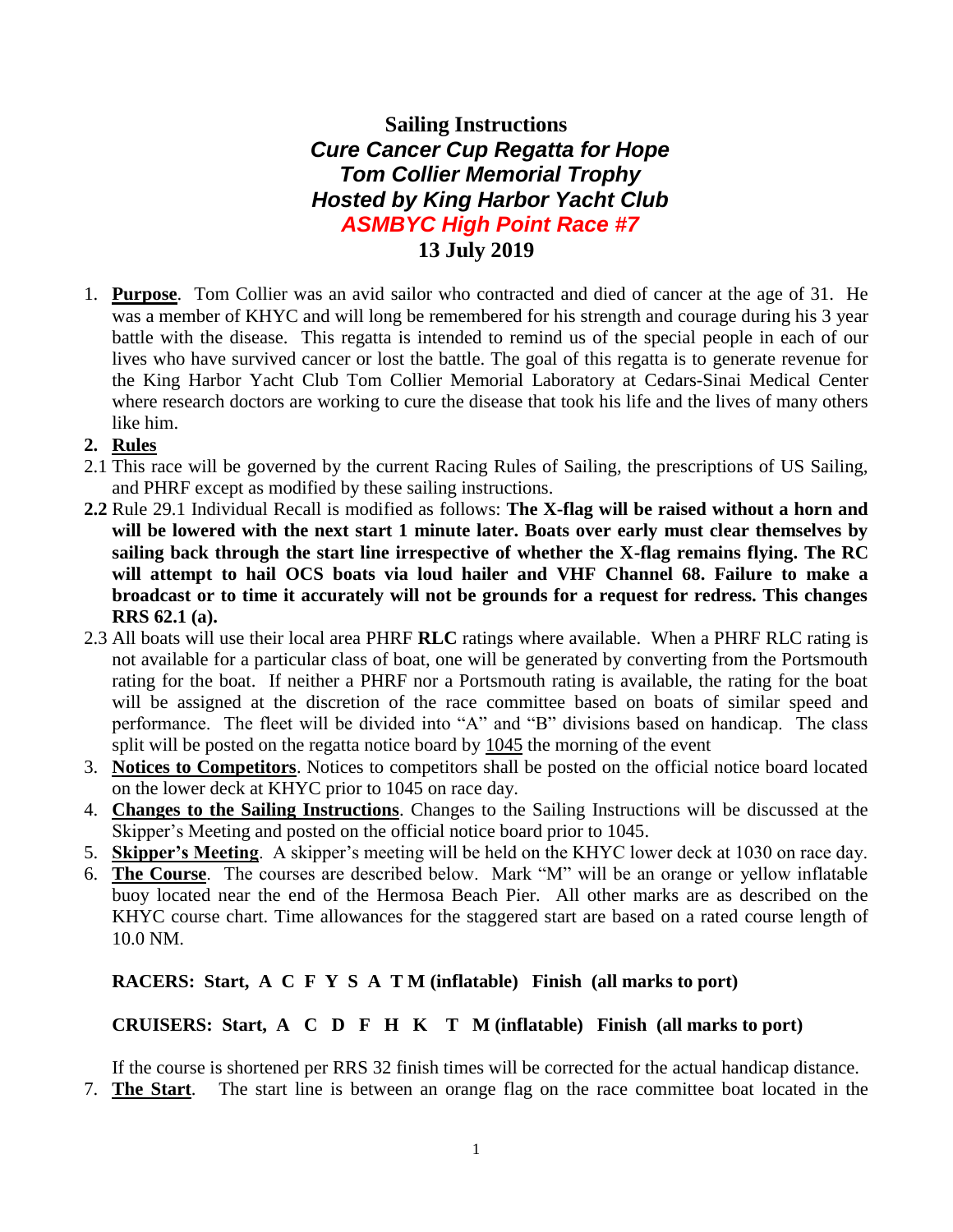vicinity of S mark and an orange or red flag in the water located off the port side of the Race Committee boat. This is an inverted start handicap event with the higher rated boats starting first. The start sequence is provided in Attachment "A" and replaces Rule 26 of the RRS. **NOTE:** Cruisers and Racers start together and sail different courses.

### **The first start, start 0, is scheduled for 1230 but may be postponed at the discretion of the race committee. The start numbers may only be displayed from the starboard side of the race committee boat.**

Boats with ratings between those listed will start with the next **lower** rated boats (e.g. 93 raters will start with the **90 raters @ start no. 33**). If the race is postponed, each start time will be postponed accordingly.

- 8. **The Finish**. The finish line will be between an orange flag on the RC Boat and an orange or red flag in the water NE of the RC Boat. The RC boat will be located approximately 0.25 mi SW of "T" mark at 33° 50' 55.0'' N latitude, 118° 24' 30.0'' W longitude. The finish line will be approximately perpendicular to the final leg of the course from "M" mark.
- 9. **Time Limit**. Boats failing to finish within 30 min after the first boat in their class (e.g. racing or cruising) sails the course and finishes in either the racing or cruising fleet will be scored Did Not Finish without a hearing. This changes RRS 35, A4, and A5.
- 10. **Protests**. All protests must be filed with the race committee within 45 minutes after the race committee boat docks. Protest forms will be available from the race committee room on the lower deck. Hearings will be held immediately after protests have been filed and will be heard in the order received if possible.
- 11. **Facilities & Social**. All skippers, crews, and guests are welcome at KHYC the day of the event. Race entry donations are \$25 for boat and skipper, \$20 per crew. This donation allows skipper and crew to attend all post-race festivities. A \$25 donation (adult) or \$10 donation (child under 12) is requested for each additional on-shore guest. Post-race activities include appetizers, sliders, and brats, *BAND,* silent and live auction, opportunity drawing, and no-host bar. Docking and parking will be available at no charge.
- 12. **Prizes**. The name of the winning boat and skipper in the Racing Fleet will be engraved on the Tom Collier Memorial Trophy. Prizes will be awarded to the first 5 finishers in Racing Fleet overall. Prizes will also be given to the winners of either "A" or "B" class, first multihull and first in any one design class with more than 3 entries. In the event a boat places in the first five boats overall and in one of the classes, i.e.,  $1^{st}$  "A" or  $1^{st}$  Cal 20 to finish, only one prize will be given. For the Cruising Class one award will be given for each 3 entries up to five awards total. **NOTE: The winning skipper under age 18 will be awarded the Neil Anderson Perpetual Trophy.**